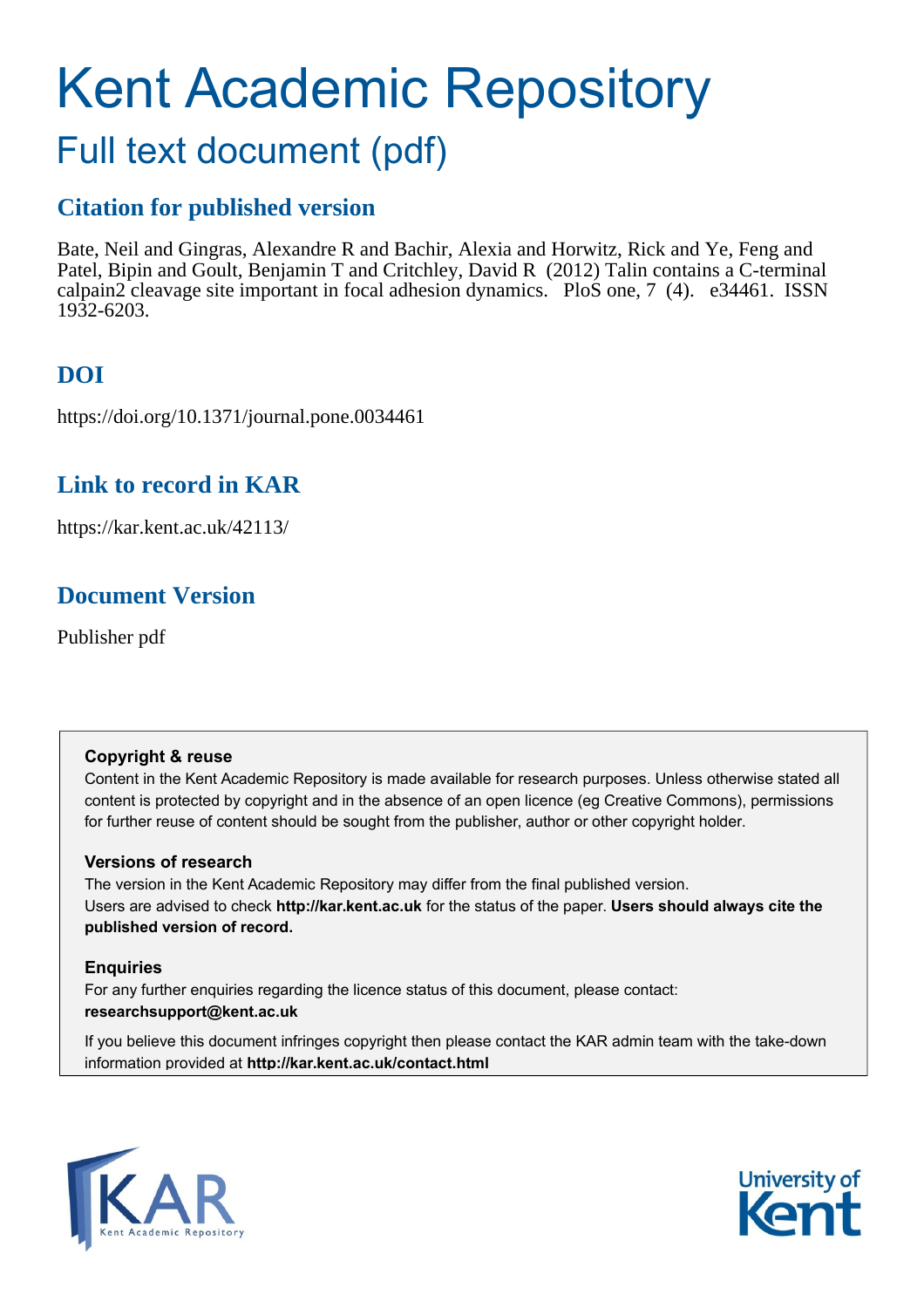## Talin Contains A C-Terminal Calpain2 Cleavage Site Important In Focal Adhesion Dynamics

#### Neil Bate<sup>1</sup>, Alexandre R. Gingras<sup>1¤</sup>, Alexia Bachir<sup>2</sup>, Rick Horwitz<sup>2</sup>, Feng Ye<sup>3</sup>, Bipin Patel<sup>1</sup>, Benjamin T. Goult<sup>1</sup>, David R. Critchley<sup>1</sup>\*

1 Department of Biochemistry, University of Leicester, Leicester, United Kingdom, 2 Department of Cell Biology, Univeristy of Virginia School of Medicine, Charlottesville, Virginia, United States of America, 3Department of Medicine, University of California San Diego, La Jolla, California, United States of America

#### Abstract

Talin is a large ( $\sim$ 2540 residues) dimeric adaptor protein that associates with the integrin family of cell adhesion molecules in cell-extracellular matrix junctions (focal adhesions; FAs), where it both activates integrins and couples them to the actin cytoskeleton. Calpain2-mediated cleavage of talin between the head and rod domains has previously been shown to be important in FA turnover. Here we identify an additional calpain2-cleavage site that removes the dimerisation domain from the C-terminus of the talin rod, and show that an E2492G mutation inhibits calpain cleavage at this site in vitro, and increases the steady state levels of talin1 in vivo. Expression of a GFP-tagged talin1 E2492G mutant in CHO.K1 cells inhibited FA turnover and the persistence of cell protrusion just as effectively as a L432G mutation that inhibits calpain cleavage between the talin head and rod domains. Moreover, incorporation of both mutations into a single talin molecule had an additive effect clearly demonstrating that calpain cleavage at both the N- and C-terminal regions of talin contribute to the regulation of FA dynamics. However, the N-terminal site was more sensitive to calpain cleavage suggesting that lower levels of calpain are required to liberate the talin head and rod fragments than are needed to clip off the C-terminal dimerisation domain. The talin head and rod liberated by calpain2 cleavage have recently been shown to play roles in an integrin activation cycle important in FA turnover and in FAK-dependent cell cycle progression respectively. The half-life of the talin head is tightly regulated by ubiquitination and we suggest that removal of the C-terminal dimerisation domain from the talin rod may provide a mechanism both for terminating the signalling function of the talin rod and indeed for inactivating full-length talin thereby promoting FA turnover at the rear of the cell.

Citation: Bate N, Gingras AR, Bachir A, Horwitz R, Ye F, et al. (2012) Talin Contains A C-Terminal Calpain2 Cleavage Site Important In Focal Adhesion Dynamics. PLoS ONE 7(4): e34461. doi:10.1371/journal.pone.0034461

Editor: Maddy Parsons, Kings College London, United Kingdom

Received October 5, 2011; Accepted February 15, 2012; Published April 4, 2012

**Copyright:** © 2012 Bate et al. This is an open-access article distributed under the terms of the Creative Commons Attribution License, which permits unrestricted use, distribution, and reproduction in any medium, provided the original author and source are credited.

Funding: Funding to DRC for staff and consumables was provided by the Wellcome Trust, Cancer Research United Kingdom and a grant from the Cell Migration Consortium (National Institutes of Health (NIH) Grant U54 GM64346), which also funded the work in RH's lab along with NIH grant GM23244. The funders had no role in study design, data collection and analysis, decision to publish, or preparation of the manuscript.

Competing Interests: The authors have declared that no competing interests exist.

\* E-mail: drc@le.ac.uk

¤ Current address: Department of Medicine, University of California San Diego, La Jolla, California, United States of America

#### Introduction

Cell migration involves a complex cycle of inter-related events initiated by extracellular cues that establish cell polarity and membrane protrusion at the leading edge driven by actin polymerisation [1]. This is followed by the assembly of small highly dynamic nascent adhesions, a fraction of which mature into larger more stable structures, the subsequent translocation of the cell body, and the detachment of the trailing edge [2]. The migratory cycle is orchestrated from within the cell by the Rhofamily of GTPases, which regulate both actin polymerisation and the architecture and dynamic properties of the newly assembled actin filaments, as well as myosin II-dependent contractility [3,4,5].

Cell-extracellular matrix interactions are typically mediated by members of the integrin family of transmembrane  $\alpha\beta$ -heterodimers, and both ''inside-out'' and ''outside-in'' signalling [6] can trigger the formation of multi-protein complexes on the cytoplasmic face of integrins that are important in cell adhesion and migration [7,8,9]. One of the key proteins required for the assembly of cell-matrix adhesions is the adaptor protein talin

[10,11], which can bind both integrins and F-actin, and can also switch integrins from a low to high affinity state [12,13]. Most cells express two closely related talin isoforms [14], and cells depleted of talin1 assemble far fewer FA and show reduced cell spreading and migration [15], although this phenotype can be rescued by talin2 [16,17]. Moreover, talin1 is required to form the slip bond between fibronectin/integrin complexes and the actomyosin contractile apparatus within the cell [18].

Talins ( $\sim$ 270 kDa;  $\sim$ 2540 amino acids) are comprised of an Nterminal head (1–400) containing an atypical FERM domain [19] with binding sites for  $\beta$ -integrin tails [20,21], F-actin [22], the type 1 isoform of PIPK $\gamma$  [23,24] and acidic phospholipids such as PIP2 [25,26] (Fig. 1A). The talin head is linked via residues 401–481 to a long flexible rod  $(482$ -C-terminus) consisting of 61  $\alpha$ -helices organised into a series of amphipathic 4- or 5-helix bundles [27,28,29]. The talin rod contains an integrin binding site [30,31] and several actin-binding sites (ABS) [32], the best characterised of which is associated with the most C-terminal helical bundle [27]. This is followed by a single helix (helix 62) that forms an antiparallel dimer, and appears to be largely responsible for formation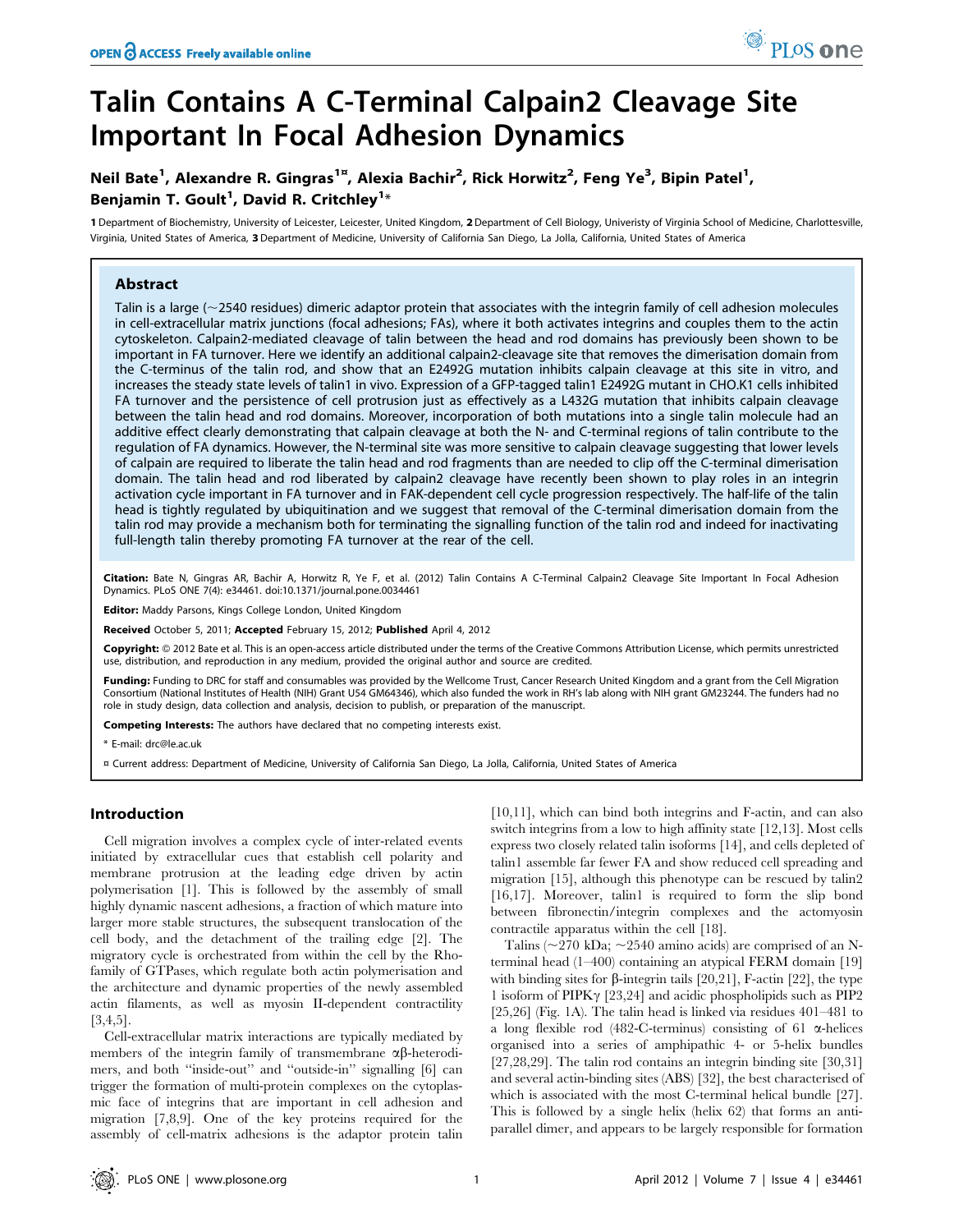of talin homodimers [27]. Interestingly, talin dimerisation is essential to the activity of the C-terminal ABS, which binds along the surface of a single actin filament. The other notable feature of the talin rod is that it contains several binding sites for vinculin [33], which itself has numerous binding partners [34], and is thought to stabilise FA [35,36,37].

While talin plays a prominent role in FA assembly, calpain2 mediated cleavage of talin [38,39] and a number of other FA proteins  $[40,41,42]$  including  $\beta$ 3-integrin tails  $[43]$  is thought to be important in the disassembly of FA and LFA-1 adhesions in T-cells [44], and for the mesenchymal though not the amoeboid form of cell migration [45]. Calpain2 was originally shown to cleave talin between residues Q433 and Q434 in the region between the head and rod domains [46], and mutation of L432G rendered talin partially resistant to cleavage and suppressed the turnover of talin as well as the FA proteins paxillin and zyxin [38]. This suggests that calpain2 cleavage of talin is an important step in FA turnover. More recent data shows that the talin head liberated by calpain2 cleavage is itself crucial to FA turnover and cell spreading, and its half-life is tightly regulated by a balance between Smurf1-mediated ubiquitination and proteasomal destruction versus cdk5-mediated S425 phosphorylation which inhibits Smurf1 binding [47]. However, the fate of the talin rod has not been extensively studied, although in platelets, it is recruited with  $\alpha$ IIb $\beta$ 3-integrin into the TritonX100 resistant cytoskeletal fraction while the talin head was Triton soluble [48].

Here we report the identification and characterisation of a second calpain2 cleavage site in talin that removes the dimerisation helix at the C-terminus of the talin rod. Expression of GFPtalin carrying mutations in this site singly or in combination with



Figure 1. The talin1 C-terminal dimerisation domain is clipped off by calpain2. (A) Talin consists of an N-terminal head (residues 1–400) containing an atypical extended FERM domain (made up of F0–F3 domains) and a flexible rod containing 61 a-helices (grey elipses) organised into 13 helical bundles and terminating in a single helix responsible for dimerisation (DD). The position of various ligand-binding sites are shown including the C-terminal actin-binding site (ABS). The head and rod are joined by a linker region that is cleaved by calpain2 between Q433 and Q434. (B) Sequence and secondary structure of the last two helices in the talin rod. The two asterisks indicate residues L2515 and R2526, key determinants of the epitope recognised by the TD77 monoclonal antibody. The red arrow indicates the calpain2 cleavage site. (C,D) Purified turkey gizzard talin was incubated with calpain2 to generate a partial digest (PD) and a complete digest (CD). Cleavage products were resolved by SDS-PAGE and stained either with (C) Coomassie blue or (D) the monoclonal antibody TD77 that recognises the DD. (E) A talin polypeptide (residues 2300–2541) containing the C-terminal ABS and DD domain was incubated with calpain2 in the presence  $(+)$  or absence  $(-)$  of calcium. N-terminal sequencing and mass spectroscopy of the products show that the largest band corresponds to the ABS (2300–2493) and the smallest fragment (M2494) corresponds to the dimerisation domain (2494–2541).

doi:10.1371/journal.pone.0034461.g001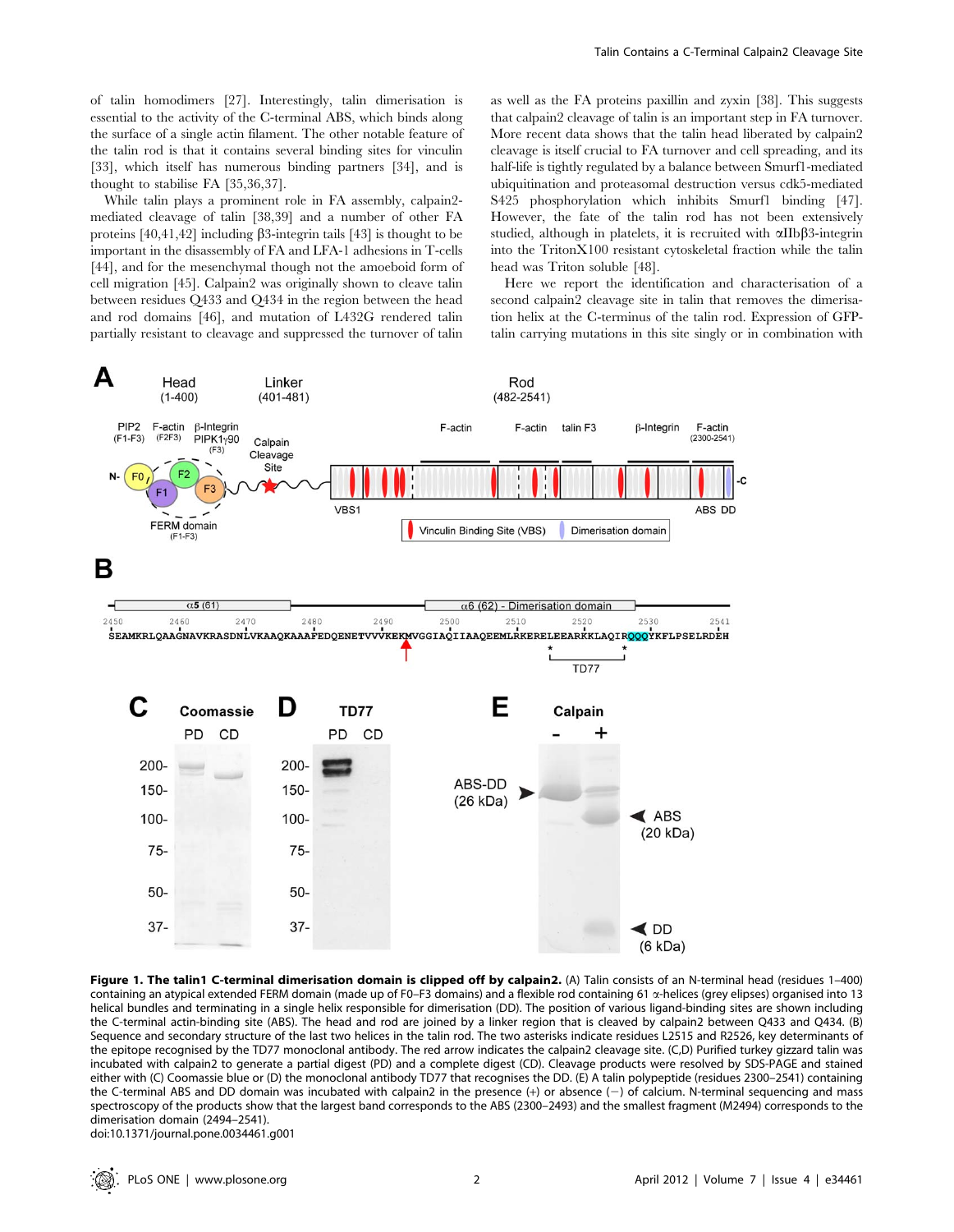the L432G mutation markedly suppressed protrusion persistence and FA turnover suggesting that both sites are important in regulating the dynamic properties of FA.

#### Results

#### Characterisation of a novel calpain2-cleavage site in the talin rod

It is well documented that calpain2 cleaves talin1 in the linker region between the head and rod domain (Fig. 1A), an event that is important in FA turnover and cell migration [38]. The cleavage site has been mapped to between Q433 and Q434 (STVLQ-QQYNR) [46]. Interestingly, there is a second QQQ sequence in talin1 close to the C-terminus of the talin rod (residues 2527–2529) just downstream of the dimerisation helix (Fig. 1B). We therefore considered the possibility that calpain2 might cleave talin1 at this C-terminal site. To address this, we used a monoclonal antibody TD77, that we have previously shown recognises an epitope towards the C-terminal region of talin [49]. Western blotting showed that TD77 binds to a purified recombinant mouse talin1 polypeptide spanning residues 2300–2541 that contains both the C-terminal actin-binding site and the dimerisation domain, but not to a polypeptide (2300–2482) lacking the dimerisation domain (Fig. S1). The epitope for TD77 was further characterised by testing a series of point mutations in the C-terminal helix [27]. The data show that residues L2515 and R2526 are key determinants of TD77 binding (Fig. S1).

We then used TD77 to monitor calpain2-cleavage of purified turkey gizzard talin. Coomassie stained gels of partial talin digests showed two bands (Fig. 1C), both of which were recognised by TD77 (Fig. 1D) and therefore contain the dimerisation domain. We conclude that the upper band is intact talin and the lower band, the talin rod liberated by calpain2 cleavage in the linker between the talin head and rod. As expected, intact talin completely disappeared following a more prolonged incubation with calpain2, but interestingly, it was replaced by a Coomassiestained polypeptide that was slightly smaller than the TD77 positive rod fragment liberated by partial cleavage (Fig. 1C). Significantly, this fragment was not recognised by TD77 (Fig. 1D) suggesting that calpain2 can indeed cleave the last helix from the talin rod domain.

To map the C-terminal calpain2 cleavage site more precisely, we used the purified recombinant talin1 2300–2541 polypeptide which has an apparent molecular weight of  $\sim$ 25 kDa by SDS-PAGE. Incubation of this polypeptide with calpain2 in the presence, but not the absence of calcium, generated a proteolytic fragment of  $\sim$ 20 kDa (Fig. 1E). If cleavage had occurred as predicted, between residues 2527-QQQ-2529, only 13 residues would have been removed (Fig. 1B), and the molecular weight of the proteolytic fragment would have been much larger. N-terminal sequencing of the  $\sim$ 20 kDa fragment showed that it had the same sequence as the uncleaved polypeptide, indicating that cleavage must take place towards the C-terminus. Careful inspection of the cleavage products resolved by SDS-PAGE revealed a small proteolytic fragment running close to the bottom of the gel (Fig. 1E) the N-terminus of which was M2494 (Fig. 1B). Cleavage at this site would release a 5.7 kDa C-terminal fragment, consistent with the shift observed in the molecular weight of the 2300–2541 talin1 polypeptide following calpain2 cleavage. In summary, we have identified a novel calpain2 site between residues K2493-M2494 in the talin rod that clips off the dimerisation domain.

#### Both the N- and C-terminal calpain2 cleavage sites in talin1 are in unstructured regions

We have previously determined the structure of the C-terminal region of talin1 [27]. The NMR structure of residues 2300–2476 shows a 5-helix bundle (the THATCH core domain) while the crystal structure of residues 2497–2527 reveals a single helix that forms an anti-parallel dimer, and is responsible for talin1 dimerisation (Fig. 2A). However, we were unable to determine the structures of a segment of  $\sim$ 20 residues between the 5-helix bundle and the dimerisation domain, and a stretch of 14 residues at the extreme C-terminus of talin1 (Fig. 1B). Analysis of the NMR spectra of various C-terminal talin polypeptides suggests that the 5-helix bundle and the dimerisation domain interact [27], but also that the majority of the residues between the two domains are largely unfolded (Fig. 2B). Thus, calpain2 cleaves in an unstructured region between the THATCH core domain and the dimerisation helix.

The calpain2 cleavage site in the linker region (401–481) between the talin F3 FERM domain (residues 309–400) and the 5 helix bundle, VBS1 (482–655) at the start of the talin rod (Fig. 1A) is also predicted to be largely unstructured, although this has not been investigated directly. We therefore used NMR to analyse a recombinant <sup>15</sup>N-labelled 400-480 talin1 polypeptide. The  ${}^{1}H^{-15}N$  HSQC spectrum was consistent with a peptide that is predominantly unstructured with low signal dispersion in the proton dimension (Fig. 2C). Comparison of the spectra of 400–482 with the larger construct 309–655 (which contains the two flanking domains F3 and VBS1) showed that many of the signals from the linker region are at identical positions in the two spectra (Fig. 2D), confirming that even in the context of larger talin polypeptides, this linker region remains unstructured. We modelled the linker region in the context of the talin1 309–655 polypeptide using the Modeller software [50,51]. Strikingly, the linker region has the potential to extend  $\sim$  200 Å equivalent to approximately four talin rod helical bundle domains (Fig. 2E). In summary, it is apparent that calpain2 cleaves talin in two unstructured regions at the Nterminal and the C-terminal region of the protein.

#### Relative sensitivities of the N- and C-terminal calpain2 cleavage sites in talin1 and talin2

We next compared the relative sensitivities of the N- and Cterminal regions of talin1 to calpain2 cleavage. Interestingly, the N-terminal F3-VBS1 (residues 309–655) talin1 polypeptide was significantly more sensitive to cleavage than the C-terminal polypeptide spanning the C-terminal ABS and DD (residues 2300–2541) (Fig. 3A,B). Even at a calpain: talin1 ratio of 1:200, the N-terminal polypeptide was quantitatively converted to smaller fragments while only a small percentage of the C-terminal polypeptide was cleaved under these conditions. This suggests that the N-terminal calpain2 site might be more exposed than that at the C-terminus.

Although talin1 and 2 are highly conserved proteins (74% identity), the sequence in the vicinity of the N-terminal calpain2 cleavage site differs, and it has been suggested by Senetar et al. that this may confer different sensitivities to calpain2 cleavage [52]. Indeed, Western blots of muscle extracts showed two large talin1 immuno-reactive proteins thought to represent intact talin1 and the talin1 rod, while talin2 blots showed only a single band thought to be full-length protein. On this basis, the authors propose that talin2 may be more resistant to calpain2 cleavage than talin1. We therefore compared the relative sensitivity of Nand C-terminal talin1 and talin2 polypeptides to calpain2 cleavage. The results do not bear out the above suggestion, and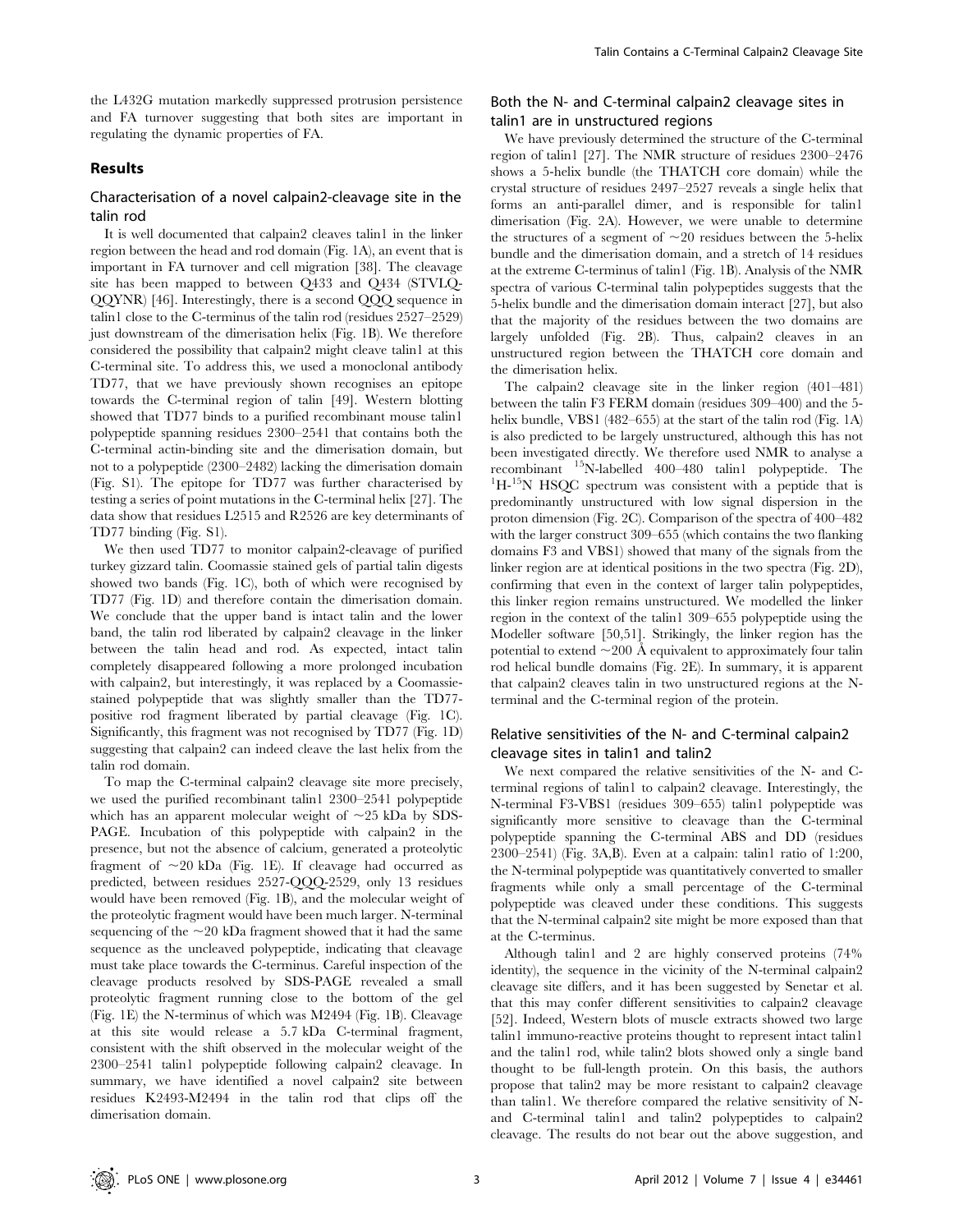

Figure 2. Both calpain cleavage sites are located in predominantly unstructured regions. (A) The structures of the C-terminal ABS and the dimerisation domain of talin1 are incorporated into a model of the C-terminal region of the protein. The calpain2 cleavage site is indicated (blue line). (B-D)<sup>1</sup>H,<sup>15</sup>N HSQC spectra of the following talin1 polypeptides (150 µM); (B) Residues 2294-2541 spanning the C-terminal ABS and dimerisation domain (DD). The intense poorly dispersed peaks (red asterisks) relate to the 18 amino acid linker between the ABS and the DD (as deduced by comparison of the spectra of residues 2294–2491 and 2300–2482), and show that the linker is predominantly disordered. (C) Residues 400–480 - the linker between the talin1 head and rod that contains the calpain-cleavage site. The intense poorly dispersed signals in the centre of the spectrum indicate that the linker is predominantly unstructured. (D) Residues 309–655 containing the F3 FERM domain, the linker and the VBS1 rod domain. (E) A model of the linker region generated using MODELLER [50,51] showing that it can span  $\sim$ 200 Å when fully extended. The calpain2 cleavage site (blue line) between Q433–Q434 is shown along with L432, which when mutated to a glycine, reduces calpain2 cleavage. The CDK5 phosphorylation site (S425) that regulates binding of Smurf1 [47] is also shown. doi:10.1371/journal.pone.0034461.g002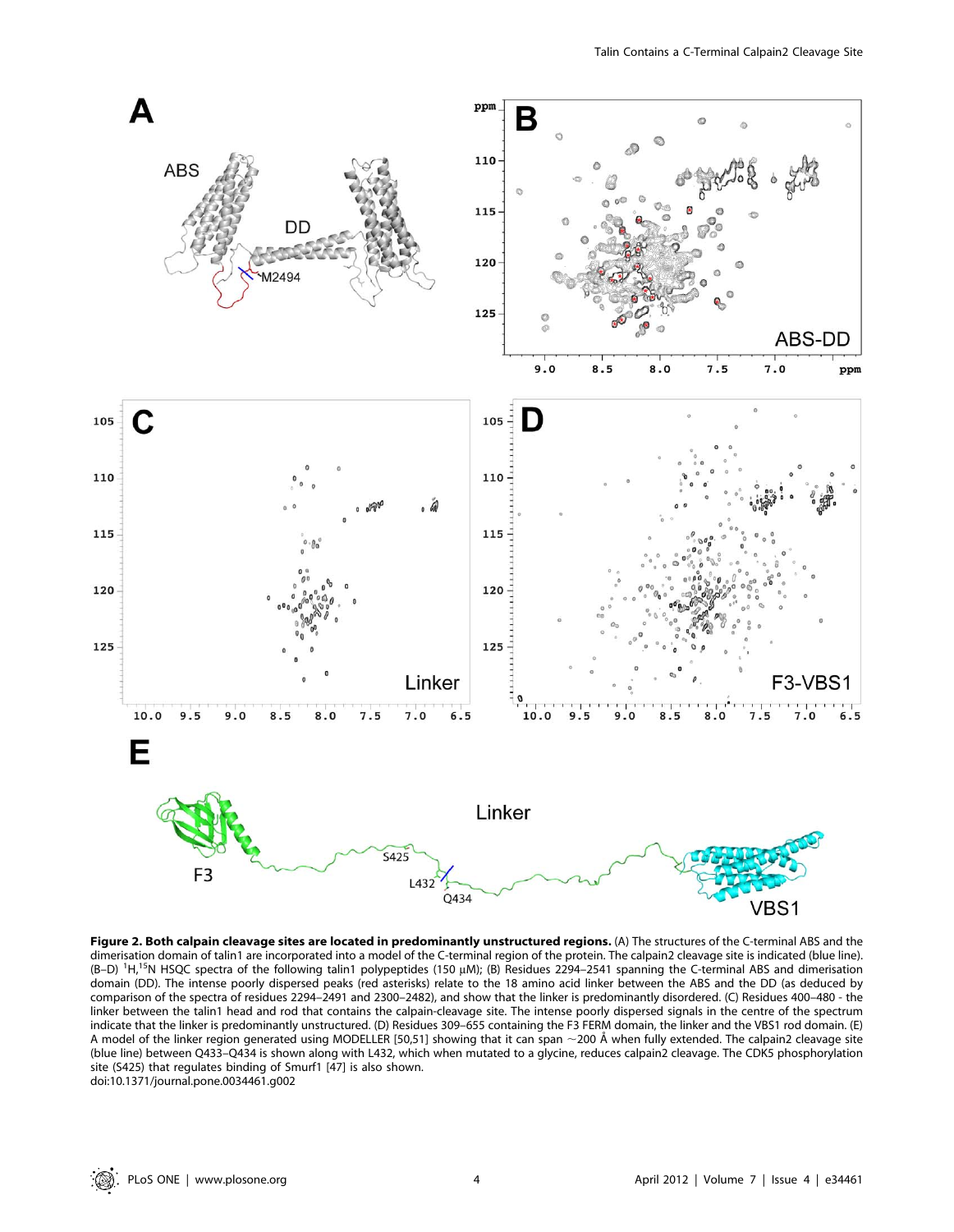

\* No Ca<sup>2+</sup>

Figure 3. The C-terminal calpain2 site in talin1 is less sensitive to cleavage than that in the linker between the head and rod. (A) A talin1 F3-VBS1 polypeptide (residues 309–655) containing the linker between the head and rod and (B) a talin1 polypeptide containing the C-terminal ABS and DD (residues 2300–2541) were incubated with varying dilutions of calpain2. Cleavage products were analysed by SDS-PAGE and visualised with Coomassie blue. The Nterminal calpain2 cleavage site in talin1 is more sensitive than the Cterminal site. (C, D) Calpain2 cleavage of the equivalent talin2 polypeptides. Both talin2 polypeptides were somewhat more sensitive to calpain2 cleavage than the corresponding talin1 polypeptides. doi:10.1371/journal.pone.0034461.g003

both the N- and C-terminal talin2 polypeptides were somewhat more sensitive to calpain2 cleavage than their talin1 counterparts (Fig. 3C,D). Perhaps the lack of talin2 cleavage in cell extracts is more a reflection of lack of exposure of the calpain2 cleavage sites rather than its inherent susceptibility to calpain2 cleavage.

#### Identification of mutations that block calpain2 cleavage in vitro and in vivo

To evaluate the importance of the C-terminal calpain2 cleavage site in talin1 in a cellular context, we first sought to identify mutations that suppress cleavage. Previous studies have shown that substituting the residue at the P2 position upstream of the calpain cleavage site partially inhibits calpain cleavage [38,53], and we therefore introduced an E2492G mutation into a talin 2300–2541 polypeptide. This mutation proved to significantly reduce the sensitivity of the C-terminal talin1 polypeptide to calpain2 cleavage (Fig. 4A). Indeed, it was substantially more effective in suppressing cleavage than the L432G mutation in the linker between the talin head and rod (Fig. 4B). Importantly, the E2494G mutation did not affect the ability of the C-terminal talin polypeptide to bind F-actin (Fig. 4C) or to dimerise (Fig. 4D), while a R2526G mutation in the dimerisation helix has been shown to inhibit both talin dimerisation (Fig. 4D) and actin binding [27].

To establish whether mutations in the N- and C-terminal calpain cleavage sites affect the stability of talin1 in vivo, we transfected HEK293 cells with wild-type GFP-tagged talin1 or the L432G or E2492G calpain-resistant mutants as well as a L432G, E2492G double mutant. Western blotting for GFP showed that both the L432G and the E2492G calpain-resistant talin1 mutants accumulated to a significantly greater extent than wild-type GFPtalin1 (Fig. 5) indicating that both calpain sites are important in talin1 turnover, although the GFP-talin1 double mutant was no more stable than GFP-talin1 carrying the single mutations.

In an attempt to identify the C-terminal talin1 helix liberated by calpain2 cleavage, we expressed doubly tagged GFP-talin1 mCherry in HEK293 cells. However, we were unable to detect the C-terminal talin1 helix fused to mCherry by Western blotting (data not shown). Similarly, we were unable to detect GFP-talin1 head in cells transfected with GFP-talin1 (Fig. 5A). The talin head liberated by calpain2 cleavage is ubiquitinated and rapidly degraded by the proteasome [47], and similar mechanisms may lead to clearance of the C-terminal talin1 polypeptide.

#### Effects of calpain2-resistant talin mutants on adhesion dynamics

To investigate the possible significance of calpain2-mediated proteolysis of talin at both the N- and C-terminal sites, we cotransfected CHO.K1 cells with paxillin-mCherry, and one of three GFP-talin1 mutants i.e. (L432G), (E2492G), and (L432G, E2492G). Using TIRF microscopy on cells with similar, low, expression levels, we found that all of the various GFP-talin1 mutants localized to focal adhesions (FA) (Fig. 6A). However, the size of the adhesions varied among the different mutants, and there was an increase in the number of larger adhesions in cells expressing the GFP-talin1 double mutant when compared to the single point mutants or wild-type talin1 (Fig. 6B). Under these experimental conditions, the adhesions were relatively stable and disassembled on the time scale of tens of minutes. These observations agree with Franco et al. using the L432G talin1 mutant [38]

We quantified the dynamics of cell protrusions (Fig. 7A, upper panel) and the fraction of nascent adhesions that stabilize and mature at the cell edges (Fig. 7C). The persistence time of a protrusion, which is the time it takes a protruding front to stop and for adhesions to stabilize and grow, varied among the mutants. The GFP-talin1 double (L432G, E2492G) mutant showed the lowest protrusion persistence time (Fig. 7B) and the largest fraction of maturing adhesions per cell front (Fig. 7D), whereas the single point talin1 mutants (L423G) and (E2492G) had intermediate values between wild-type GFP-talin1 and the double mutant. In conclusion, the data indicate that calpain2 cleavage of talin1 at both the N- and C-terminal sites has a significant effect on adhesion dynamics.

In an attempt to detect calpain-mediated cleavage of talin1 in disassembling adhesions at the rear of the cell, we used fluorescence ratio imaging. We compared wild-type talin1 with the double talin1 mutant (L432G, E2492G) dually labelled with GFP and mCherry on opposite ends of the molecule. However, we did not observe any major difference in the ratios between the wild-type talin1 and the double mutant as adhesions disassembled and translocated in retracting regions (Fig. S2). This suggests that either the fraction of cleaved talin1 in disassembling adhesions is small and therefore not readily detected using this approach, or that the N- and C-terminal talin1 fragments are released at the same rate.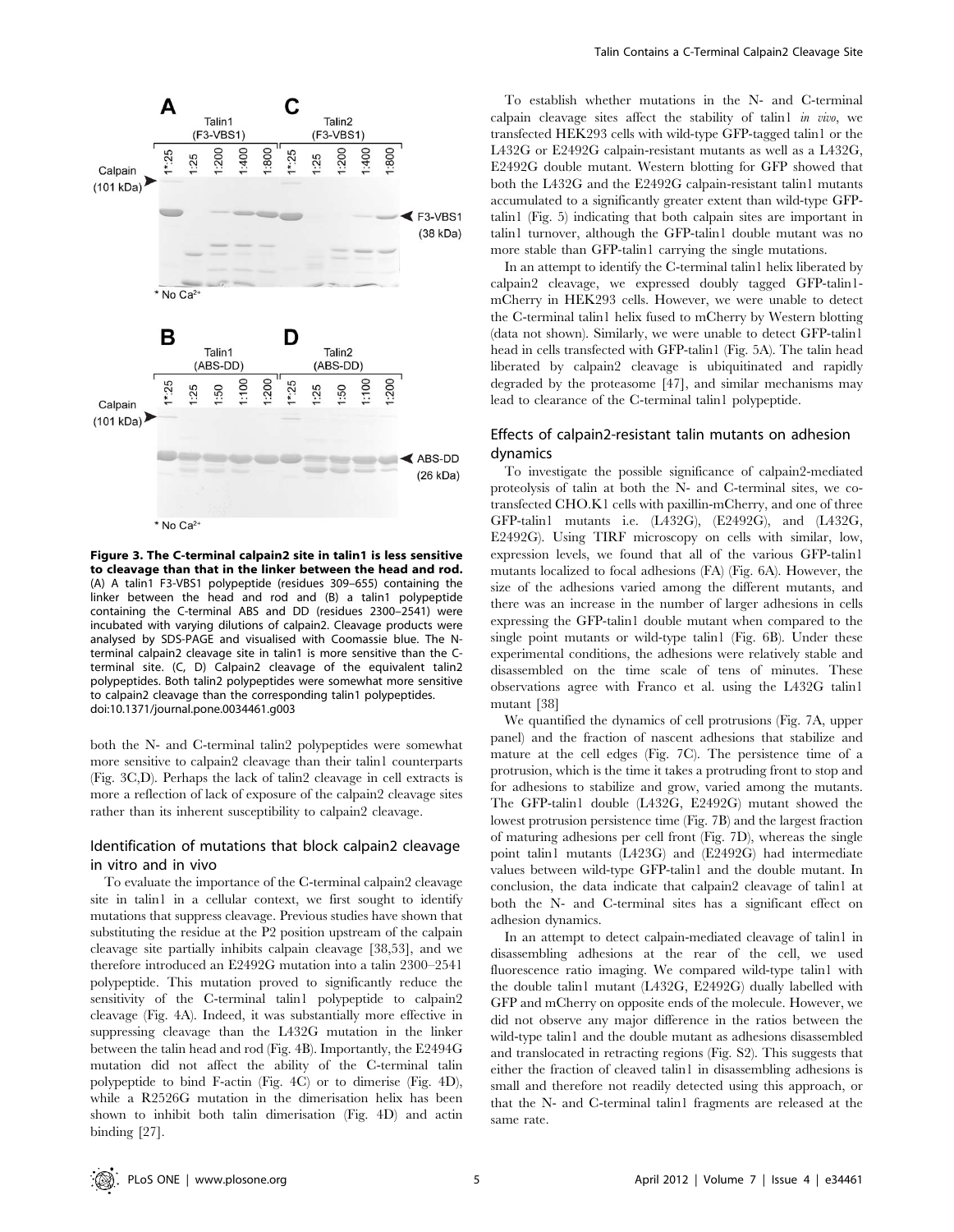

Figure 4. An E2492G mutation in talin1 2300–2541 reduces sensitivity to calpain2 cleavage but does not affect actin binding or dimerisation. (A) Wild-type talin 2300–2541 (ABS-DD) and an E2492G mutant were incubated with varying dilutions of calpain2, and their sensitivity to cleavage analysed by SDS-PAGE. (B) For comparison, the same experiment was conducted with wild-type talin 309–655 (F3-VBS1) and a L432G mutant in the linker between the head and rod which has previously been shown to partially inhibit calpain2 cleavage [38]. (C) Actin cosedimentation assay using wild-type talin 2300–2541 and the E2492G mutant. Comparable amounts of each protein co-sedimented with F-actin (Pellet (P); Supernatant (S). Binding was quantified using imageJ analysis of the relevant bands; wild-type 100 $\pm$ 2.3 versus mutant 105 $\pm$ 4.3. (D) Gel filtration of wild-type talin1 2300–2541 and the E2492G mutant show that both form dimers. The monomeric R2526G mutant [27] is shown for comparison.

doi:10.1371/journal.pone.0034461.g004

#### **Discussion**

We report here the characterisation of a novel calpain2 cleavage site in talin1 that removes the dimerisation helix at the C-terminus of the talin rod. We have identified a mutation (E2492G) that suppresses cleavage at this site in vitro, and show that it leads to an increase in the steady state levels of talin1 in HEK293 cells. Moreover, it reduces FA turnover and cell protrusion in CHO.K1 cells to about the same extent as the well documented L432G mutant that suppresses calpain2 cleavage between the talin head and rod [38]. Importantly, the effects of the point mutations on FA turnover were greatest when both were incorporated into a single talin1 molecule. The results show that calpain2 cleavage of talin1 at both the N- and C-terminal sites is important in regulating FA dynamics.

Recent data suggest that the talin1 head liberated by calpain2 cleavage has a function independent of full-length talin1, and promotes FA turnover [47] and the early phases of cell spreading, including integrin and Src activation, though not FAK signalling or FA assembly [17]. The potential physiological significance of these observations is supported by the finding that the half-life of the talin head is tightly regulated by Smurf1-mediated ubiquitination coupled to proteasomal degradation [47]. The fact that both FA turnover and persistence of cell protrusion is reduced in cells expressing the talin1 L432G calpain2-resistant mutant is consistent with these findings, although it might equally well be explained by an inability to degrade talin and therefore promote FA turnover.

The proposal that the talin1 head has functions independent of full-length talin1 raises the possibility that the talin1 rod might also have its own unique role in the cell. The talin1 rod contains an integrin-binding site and several vinculin- and actin-binding sites (Fig. 1A), and in activated platelets, it is the talin1 rod (not the head) that is incorporated with  $\alpha$ IIb $\beta$ 3-integrin into the TritonX100-resistant cytoskeletal fraction. Wang et al., [54] have recently reported the surprising finding that talin1 knockdown in mammary epithelial cells (which do not express talin2) does not affect cell spreading, integrin activation or the formation of actin stress fibres, but does lead to cell cycle arrest that was attributable to defective FAK signalling. Intriguingly, FAK signalling and cell cycle arrest were rescued by expression of a talin1 rod fragment spanning residues 1974–2541 that contains both the C-terminal integrin- and actin-binding sites (Fig. 1A). While we have been unable to find a calpain2-cleavage site in the talin1 rod that would generate such a fragment, we have identified an internal promoter in the talin2 gene that gives rise to a similar talin rod polypeptide (residues 1608–2543) in kidney, although it is expressed at lower levels in other tissues [14].

The results of Wang et al., [54] strongly suggest that the talin rod has a signalling role that is independent of the talin head. Moreover, they show that the activity of the talin1 1974–2541 rod fragment is dependent on its ability to dimerise via the C-terminal helix. In this scenario calpain2-mediated cleavage of the Cterminal helix might serve to terminate the functions associated with the talin rod polypeptide, although the same mechanism may equally well play a role in inactivating full-length talin, thereby destabilising existing FA. It is notable that the cleavage site between the talin head and rod is more sensitive to calpain2 than that flanking the C-terminal helix. Thus, low levels of active calpain2 may generate sufficient talin head and rod to participate in the integrin activation cycle and FAK signalling respectively,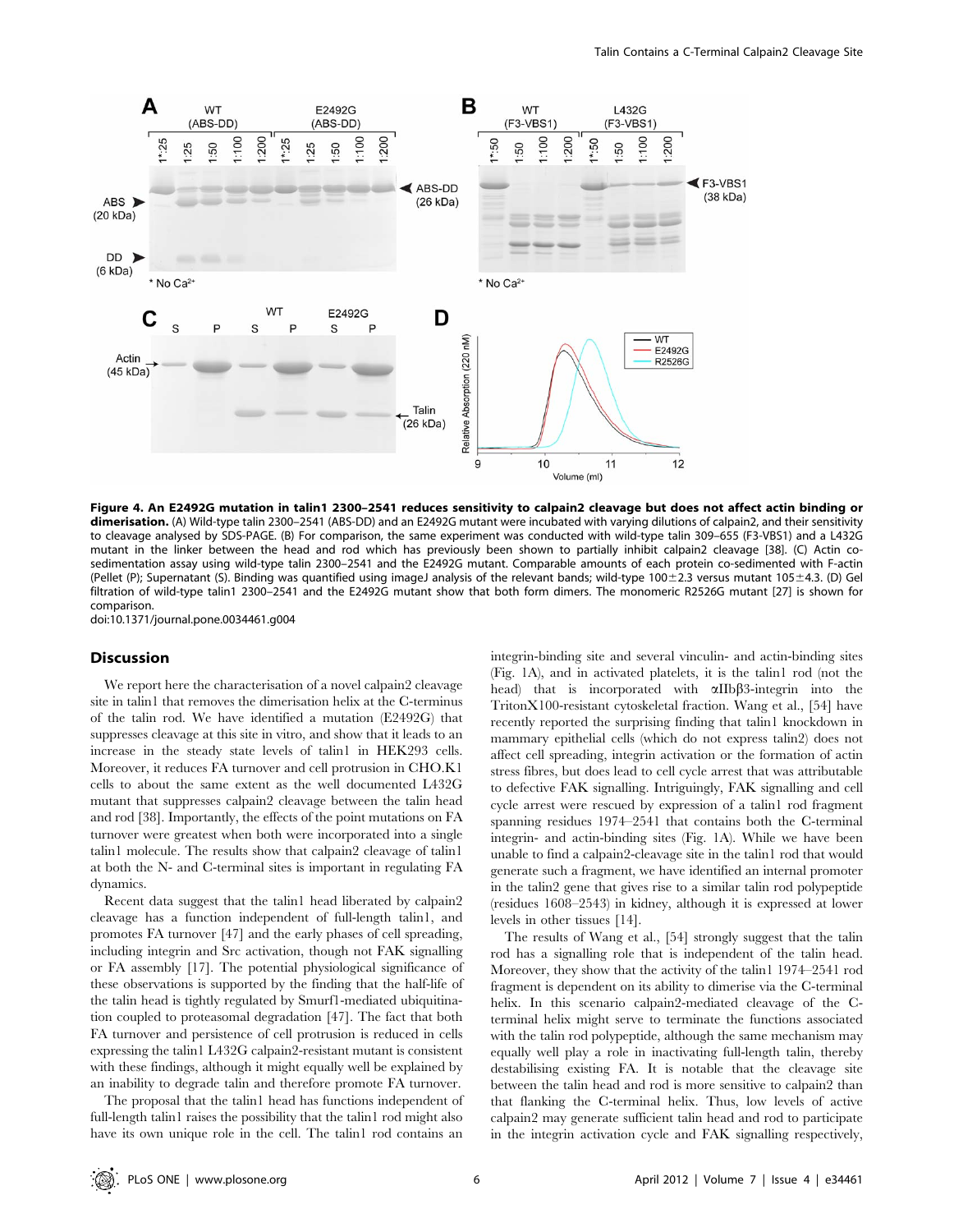

Figure 5. GFP-talin1 calpain2-resistant mutants accumulate in HEK293 cells. (A) Western blots (anti-GFP) of cells transfected with the following constructs: GFP alone; GFP-talin1; GFP-talin1(L432G); GFPtalin1 (E2492G); a GFP-talin1(L432G,E2492G) double mutant. Anti-GAPDH was used as a loading control. GFP-talin1 head (arrow) was not detected in these cells. (B) Band intensity was quantified using the Odyssey software (LI-COR). Bars indicate SEM of triplicate determinations. Essentially similar results were obtained in three separate experiments.

doi:10.1371/journal.pone.0034461.g005

while termination of rod function by removal of the dimerisation domain would require higher levels of calpain activation. While the above data indicate that both the talin head and rod liberated by calpain2 cleavage have independent functions in cell spreading and cell cycle progression, co-expressing the talin1 head and talin1 rod in talin1 knock-down fibroblasts or endothelial cells fails to rescue cell spreading and FA assembly (Kopp et al., unpublished data) indicating that the full-length molecule is essential in this regard.

Calpain2 cleavage of FA proteins at the rear of the cell and its role in tail end retraction and cell migration are well documented [41]. Current data suggest a model in which calpain2 is targeted to and activated at the rear of the cell by a combination of PIP2 (EGF-mediated activation of PLC $\gamma$  at the leading edge generates a PIP2 gradient) and ERK-mediated phosphorylation on Ser50 [55]. Targeting is rapidly reversed by PKA-mediated Ser369 phosphorylation (induced by the CXCR3 ligands IP-9 and IP-10), which blocks binding of calpain2 to PIP2, and inhibits tail end retraction and cell migration. In this scenario, talin cleavage between the head and rod at the rear of the cell is envisaged to terminate talin function, switch integrins to a lower affinity state, weakening the link between integrins and the actin cytoskeleton and resulting in FA disassembly. However, our ratio imaging data using talin1 tagged at both the N- and C-terminus indicate a low level of cleavage. Since calpain acts on other FA proteins including  $\beta$ 3-integrin tails, FAK and vinculin [40], the actual fraction of cleaved talin1 could be small and not detected using our methods. Indeed, mutations that suppress calpain2 cleavage of FAK similarly reduce FA turnover [42], although suppression of calpain2-mediated paxillin cleavage increased FA turnover by an unidentified mechanism [56].

In conclusion, we report here a novel calpain2-cleavage site in talin that removes the C-terminal helix from the talin rod, and show that it is important in FA turnover and cell protrusion. Whether cleavage at this site is regulated in any way has not been explored, although it is interesting to note that phosphorylation of the C-terminal region of filamin by PKC protects against calpain1 cleavage [57].

#### Materials and Methods

#### Protein expression, purification and calpain2-mediated proteolysis

Mouse talin1 and human talin2 cDNAs were amplified by PCR, cloned into pET-151/D-TOPO (Invitrogen) and authenticated by DNA sequencing. Recombinant talin polypeptides were expressed as His-tagged proteins in E. coli and purified on Ni-NTA (GE Healthcare) columns following standard procedures. The tag was removed by TEV cleavage, and the polypeptides purified further on a Resource-Q column (GE Healthcare). Talin polypeptides were incubated  $(37^{\circ}C)$  for 30 minutes) with recombinant rat calpain2 (Calbiochem) in 25 mM HEPES, pH 7.5, 50 mM NaCl, 1 mM DTT  $\pm 3$  mM CaCl<sub>2</sub>. Analytical gel filtration chromatography of recombinant talin polypeptides was performed using Superdex-75 (10/300) (Amersham Biosciences) at room temperature. The column was pre-equilibrated and run in 20 mM Laflamme Tris pH 8.0, 150 mM NaCl and 2 mM DTT at a flow rate of 0.8 ml/min.

#### NMR Spectroscopy and modelling

For NMR experiments, <sup>15</sup>N-labeled talin polypeptides were transferred into 20 mM sodium phosphate pH 6.5, 50 mM NaCl and 2 mM DTT, 10% (v/v)  ${}^{2}\text{H}_{2}\text{O}$  using a PD10 column (GE Healthcare), and concentrated to 0.15 mM immediately prior to collection of NMR spectra. NMR spectra of all proteins were obtained at 298 K using a Bruker AVANCE AVII 800 spectrometer equipped with a CryoProbe. Spectra were processed with TopSpin (Bruker Corp.) and analyzed using Analysis [58]. The MODELLER [50,51] software package (version 9v7) was used to construct models of the linker regions between each domain using the align2d and the model-single functions. In the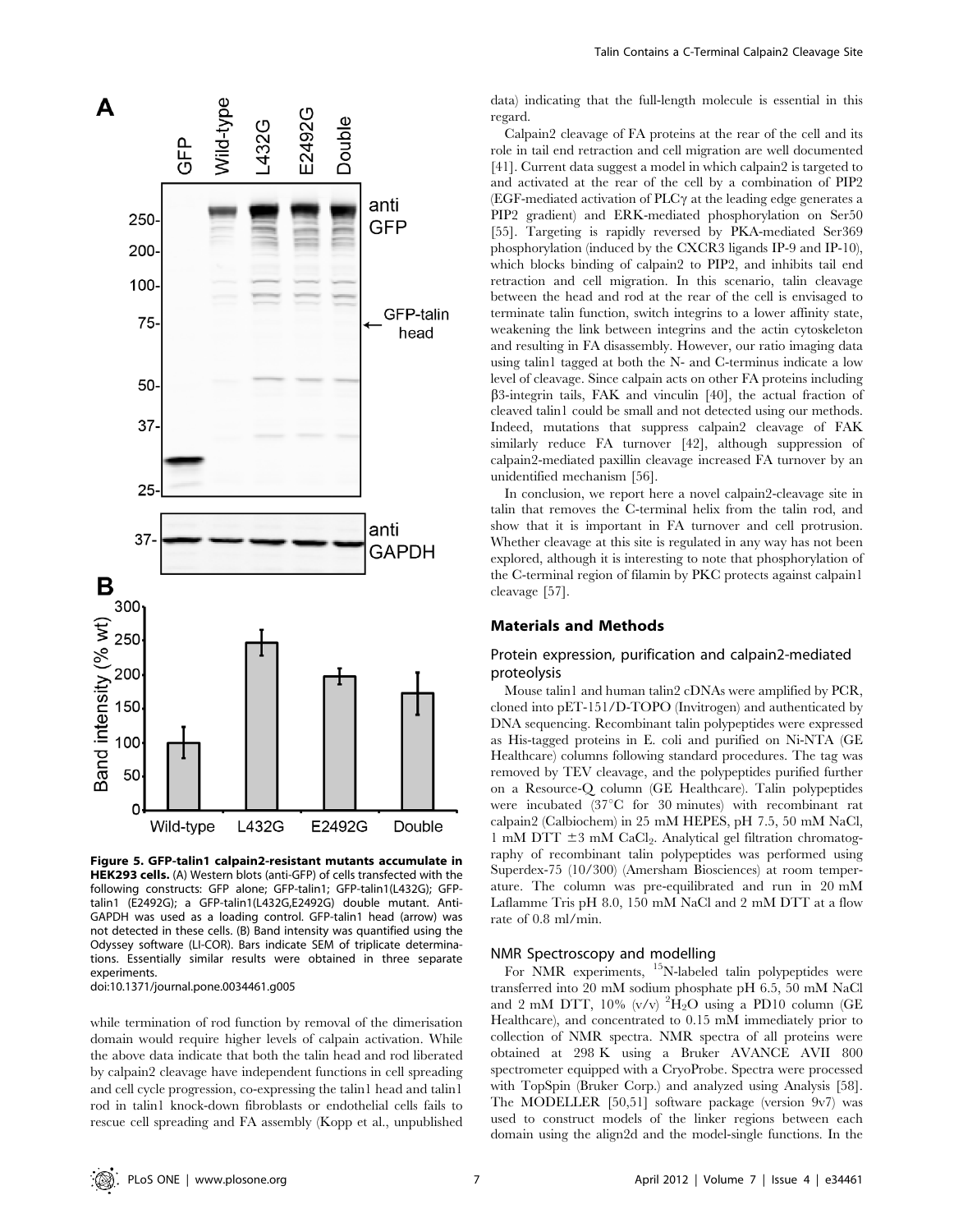





Figure 6. Size of adhesions in CHO.K1 cells expressing GFP-talin1 mutants. (A) TIRFM images of CHO.K1 cells co-expressing paxillinmCherry and the GFP-talin1 mutants imaged 4 hr after plating on 2 µg/ml FN. An increase in adhesion size is observed in cells expressing the GFPtalin1 double mutant (L432G, E2492G) compared to cells expressing either the GFP-talin1 L432G or GFP-talin1 E2492G mutants as indicated in the box plot in (B). The Dunn's method was used to test the statistical significance of the pairwise differences in the distributions. The number of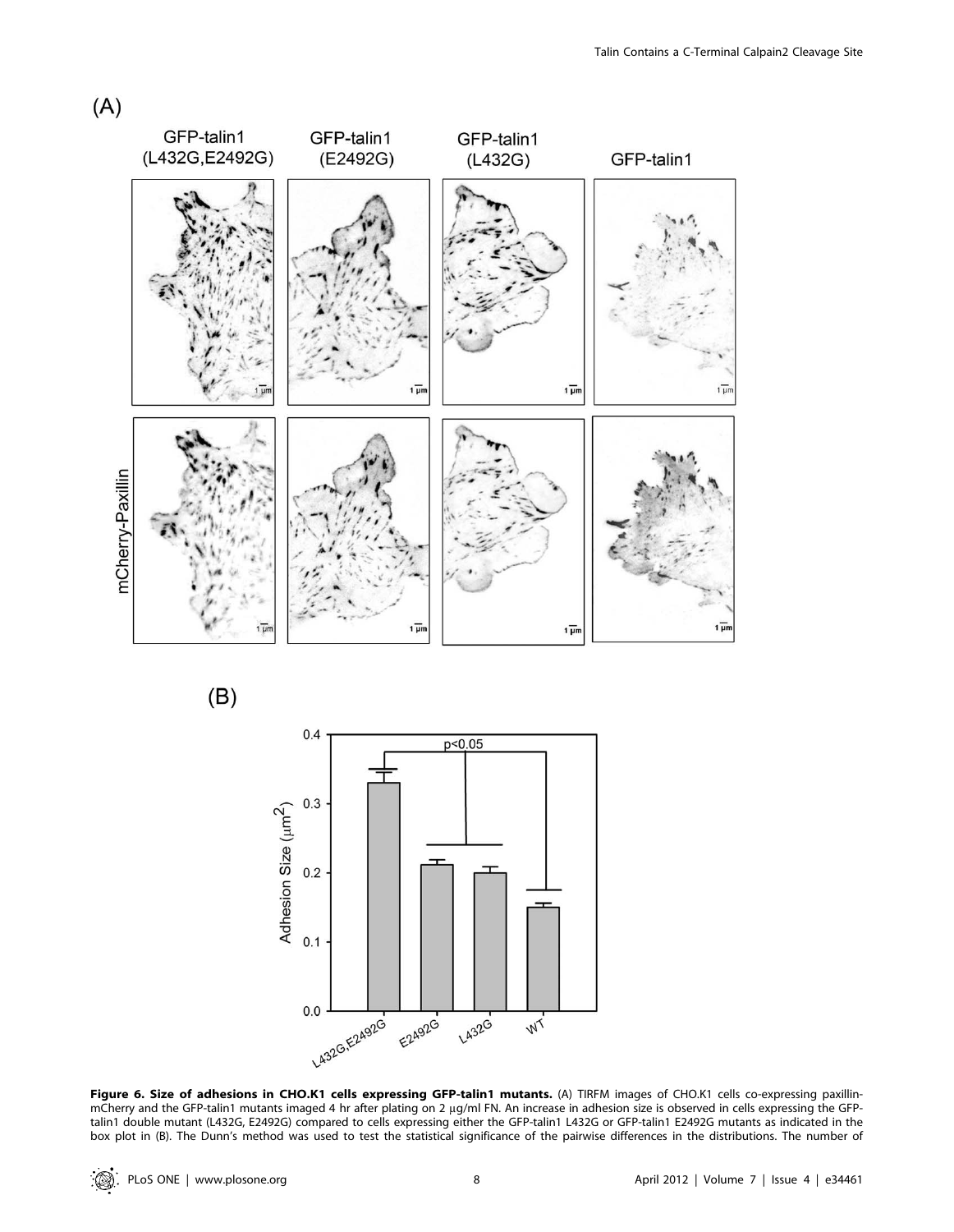adhesions (Nadh) and cells (Ncells) included in the analysis was 182, 6 (L432G, E2492G); 192,5 (L432G); 195,6 (E2492G); 222,7 (WT) respectively. Error bars are SEM.

doi:10.1371/journal.pone.0034461.g006



Figure 7. Quantification of the protrusion persistence and number of maturing adhesions in CHO.K1 cells expressing mutants of GFP-talin1. (A) Average fluorescence image and kymograph from a TIRF time series of a CHO.K1 cell expressing GFP-talin 1 (E2492G) plated on 2 µg/ ml FN for 20–30 minutes. Images were collected every 0.5 seconds for 8–10 minutes. The kymograph (bottom) of the highlighted protrusion (red line, top) indicates a persistence time of  $\sim$ 230 seconds. (B) Plot of the persistence times for GFP-talin1, GFP-talin1 (L432G), GFP-talin1 (E2492G), and GFP-talin1 (L432G, E2492G) shows longer protrusion persistence time in cells expressing wild-type GFP-talin1 compared to the single and double point mutants of GFP-talin1. The number of protrusions (Nprot.) and cells (Ncells) included in the analysis was 9,3 (L432G, E2492H); 11,4 (L432G); 9,3 (E2492G); 11,5 (WT) respectively. (C) TIRF images selected from earlier (20 sec.) and later (900 sec.) time points of the above data set. The number and size of adhesions that stabilize and mature as the cell edge protrudes was greater in GFP-talin1 (L432G, E2492G) compared to wild-type GFP-talin1. The average number of adhesions that stabilize per cell edge protrusion is presented in (D). Number of cells (Ncells) included in the analysis was 5 (WT), 6(E2492G), 4 (L432G), 5 (L432G, E2492G). Error bars are SEM. The Holm-Sidak method was used to test the statistical significance of the pairwise differences in the distributions.

doi:10.1371/journal.pone.0034461.g007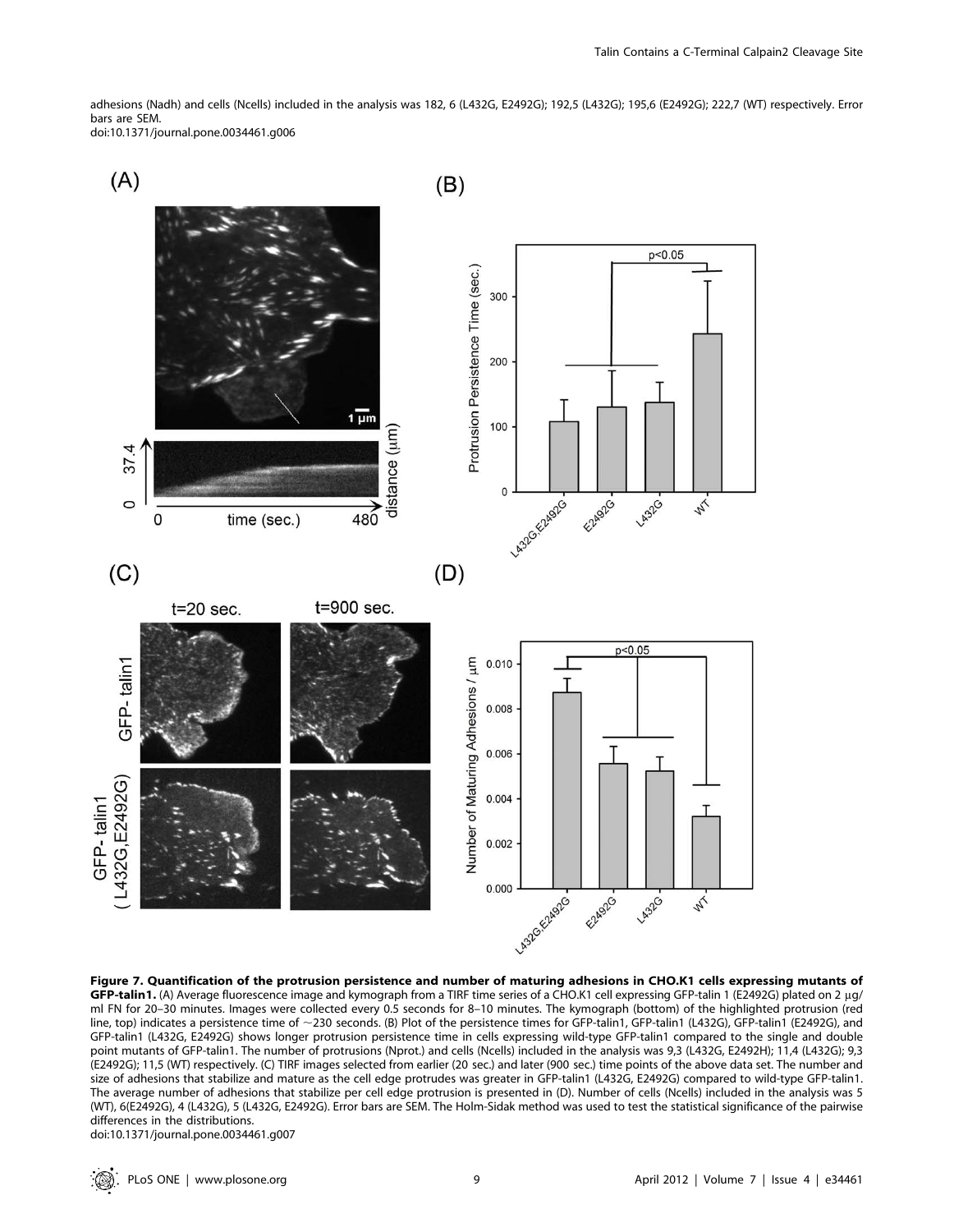first stage, the known structured regions of talin1 [F3 (PDB ID: 3IVF; [19]); 482–786 VBS1 (PDB ID: 1SJ8 [29]); 2300–2482 ABS3 (PDB ID: 2JSW [27] and 2494–2541 DD (PDB ID: 2QDQ [27]] were aligned with the larger fragments.

#### Actin co-sedimentation assays

G-actin was purified from rabbit skeletal muscle and polymerised in  $10 \text{ mM}$  Tris,  $50 \text{ mM}$  NaCl,  $100 \mu \text{M}$  ATP,  $1 \text{ mM}$  DTT, 1 mM MgCl<sub>2</sub>, pH 7.0. Assays were performed using  $4 \mu M$  talin polypeptides and  $10 \mu M$  F-actin. The mixture was incubated for 60 min at room temperature and centrifuged at 100,000 rpm for  $30 \text{ min}$  at  $22^{\circ}$ C using a Beckman Optima TM ultracentrifuge. Supernatants and pellets were analysed on 12% SDS-PAGE gels and stained using Coomassie blue.

#### Cell culture and transfection

The GFP-talin1 and GFP-talin1 L432G expression vectors have been previously described [38]. GFP-talin1 E2492G and GFPtalin1 L432G, E2492G were created by site-directed PCR mutagenesis using the aforementioned vectors. The C-terminal mCherry translational fusions GFP-talin1-mCh and GFP-talin1- (L432G, E2492G)-mCh were created by PCR using the relevant GFP-talin1 construct together with mCherry (a gift from Roger Y. Tsien). All constructs were authenticated by DNA sequencing. mCherry-paxillin has been described previously [58].

To evaluate the stability of the GFP-tagged calpain-resistant talin1 mutants in cells, HEK293 cells (10 cm dishes) were transfected with  $5 \mu g$  of DNA using Lipofectamine as per manufacturer instructions. For the GFP control  $0.2 \mu$ g and  $5 \mu$ g of pcDNA was used. The cells were lysed 24 hours post transfection in 20 mM Tris pH 7.4, 150 mM NaCl, 2 mM EDTA, 0.1% Deoxycholate, 0.5% NP-40 plus 1% protease inhibitor cocktail set III (Novagen). Proteins (20 µg per lane) were resolved by SDS-PAGE and transferred to a nitrocellulose membrane for the Western blotting using anti-GFP antibodies (Roche). Anti-GAPDH (Santa Cruz) was used as a loading control. All experiments were performed in triplicate.

The effects of the calpain-resistant talin1 mutants on FA was studied using CHO.K1 cells (American Type Culture Collection;  $CCL-61<sup>TM</sup>$  cultured in low glucose DMEM supplemented with 10% FBS, 4 mM L-glutamine, 1% (v/v) non-essential amino acids, and penicillin/streptomycin. Cells were maintained in a humidified 5%  $CO<sub>2</sub>$  atmosphere at 37°C. Transfections with GFP-talin1 and paxillin-mCherry DNA or GFP-talin1-mCh and GFP-talin1 (L432G, E2492G)-mCh plasmids were performed using Lipofectamine. CHO.K1 cells were incubated with 5 µl Lipofectamine and  $0.1-0.2 \mu g$  DNA (supplemented with pBluescript DNA to yield a total of  $1 \mu g$  DNA) for  $3-4$  hours. For live time-lapse imaging, cells were trypsinised and replated on fibronectin-coated  $(2 \mu g/ml)$  glass bottom dishes in CCM1 medium (HyClone, Logan, UT). Cells were maintained at  $37^{\circ}$ C using a Warner Instruments heated stage insert (Bioptechs, Butler, PA; Warner Instruments, Hamden, CT).

Fluorescence Microscopy and Image Analysis. TIRF image time series were acquired on an Olympus IX71 microscope using a  $100\times1.45$  NA Plan Apo TIRFM oil objective, a Ludl controller (Ludl Electronic Products, Hawthorne, NY), and Metamorph Software (Molecular Devices, Downingtown, PA). The 488 nm and 568 nm lines of an Ar-Kr ion laser (Melles Griot, Albuquerque, NM) were used to excite fluorescence from GFP- and mCherry-tagged constructs respectively. Laser powers were modified and monitored by an acousto-optical tunable filter (AOTF) unit with digitized power

readout (LSM technologies, Etters, PA). For simultaneous dualcolour imaging, a polychroic mirror (Z488/568 rpc), dual emission filter (Z488/568 nm) (Chroma Technology, Bellows Falls, VT), and Dual-View (Photometrics, Tucson, AZ) were used. Image time series were acquired using the QuantEM: 512C EMCCD camera (Photometrics, Tucson, AZ). Quantification of adhesion size and dynamics were performed in Image J (MBF-ImageJ for Microscopy, McMaster University, Hamilton, Ontario, Canada). Images were corrected for detector and diffuse background fluorescence. A segmentation algorithm using maximum entropy threshold was used to isolate and measure the size of adhesions from images of GFP-talin1 mutants in CHO.K1 cells. We used the GFP-talin1 channel for adhesion size quantification since variations in fluorescence intensity and adhesion size between the GFP-talin1 and paxillin-mCherry channels were minimal and constant among the different talin1 mutants. Kymography analysis was implemented on image time series to measure the persistence time of cell edge protrusions. We define the persistence time as the time at which a protrusions stop and nascent adhesions mature and grow. For ratio imaging analysis of dual labeled GFP-talin1 mCh and GFP-talin1-(L432G, E2492G)-mCh, cells were corrected for background intensity effects and the channel 1 (GFP) was divided by channel 2 (mCherry) to yield a ratio coefficient (R). For statistical comparison analysis, we use the Kruskall-Wallis ANOVA on ranks approach. Multiple Pairwise comparisons were performed in Sigma Plot 11.0 following the Dunn's method and the Holm-Sidak method for data presented in Figures 6 and 7 respectively.

#### Supporting Information

Figure S1 Epitope mapping of the monoclonal antibody **TD77.** (A) The recombinant talin polypeptides  $(2.5 \mu g)$  indicated were analysed by SDS-PAGE and stained with Coomassie blue. (B) Western blot analysis of the talin proteins (100 ng) using TD77 (1:5000) reveals the residues L2515 and R2526 as essential for TD77 recognition. (C) Cartoon of the talin dimerisation domain showing the relative positions of the key residues (L2515 and R2526) of the TD77 epitope.



Figure S2 Fluorescence ratio imaging of wild-type and (L432G,E2492G) calpain resistant talin1 in retracting adhesions in CHO.K1 cells. Image time series of cells expressing GFP-talin1-mCh (left) or GFP-talin1 (L432G, E2492G)-mCh (right) were collected every 5 sec for 10 min. (A) Images of summed time series for both construct highlight the location and direction of the retracting adhesions (boxed regions). Intensity time traces and ratios (R) for selected pixels along the highlighted retracting adhesions in (A) for GFP-talin1-mCh (B) and GFP-talin1 (L432G, E2492G)-mCh (C). The ratio is channel 1(GFP-black) divided by channel 2 (mCh-red). (TIF)

#### Acknoweldgments

We thank Anna Huttenlocher for the GFP-talin1 and GFP-talin1 L432G vectors, Roger Y. Tsien for the mCherry vector and Lorenzo Pellegrini for the human talin2 cDNA.

#### Author Contributions

Conceived and designed the experiments: DRC RH. Performed the experiments: NB ARG AB FY BTG BP. Analyzed the data: NB ARG AB FY BTG BP. Wrote the paper: DRC AB.